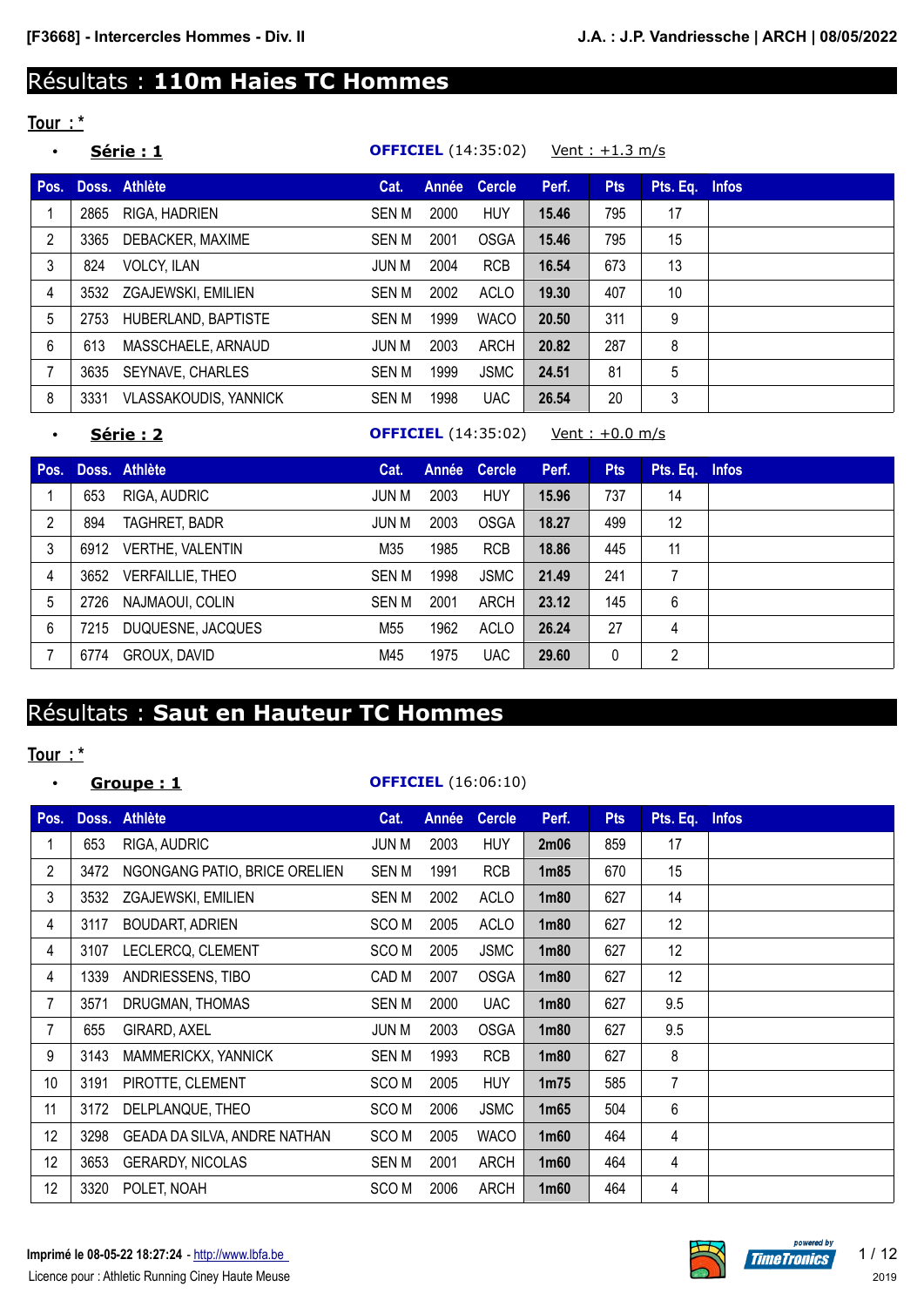|    | Pos. Doss. Athlète   |            |      |             | Cat. Année Cercle Perf. | <b>Pts</b> | <b>Pts. E</b> a. Infos |  |
|----|----------------------|------------|------|-------------|-------------------------|------------|------------------------|--|
| 15 | 3254 DELANNOY, LUCAS | SCO M 2005 |      | WACO $\Box$ | 1 <sub>m60</sub>        | 464        |                        |  |
| 16 | 1806 FANTIN, LEO     | CAD M      | 2008 | <b>UAC</b>  | 1 <sub>m50</sub>        | 389        |                        |  |

# Résultats : **Lancer du Javelot 800g TC Hommes**

# **Tour : \***

| $\bullet$      |      | Groupe: 1                   |              |       | <b>OFFICIEL</b> (15:38:14) |       |            |                |              |
|----------------|------|-----------------------------|--------------|-------|----------------------------|-------|------------|----------------|--------------|
| Pos.           |      | Doss. Athlète               | Cat.         | Année | <b>Cercle</b>              | Perf. | <b>Pts</b> | Pts. Eq.       | <b>Infos</b> |
| 1              | 3143 | MAMMERICKX, YANNICK         | SEN M        | 1993  | <b>RCB</b>                 | 50m66 | 598        | 17             |              |
| $\overline{2}$ | 3224 | LECOCQ DE PLETINCKX, MAXIME | <b>SENM</b>  | 1998  | <b>RCB</b>                 | 46m41 | 536        | 15             |              |
| 3              | 3440 | ZGAJEWSKI, MEDERIC          | SEN M        | 1999  | <b>ACLO</b>                | 43m10 | 487        | 14             |              |
| 4              | 894  | TAGHRET, BADR               | <b>JUN M</b> | 2003  | <b>OSGA</b>                | 42m00 | 471        | 13             |              |
| 5              | 6776 | LEMPEREUR, JEAN-MICHEL      | M55          | 1964  | <b>UAC</b>                 | 40m46 | 449        | 12             |              |
| 6              | 3535 | ZGAJEWSKI, CORENTIN         | <b>SENM</b>  | 2000  | <b>ACLO</b>                | 39m64 | 437        | 11             |              |
| $\overline{7}$ | 613  | MASSCHAELE, ARNAUD          | <b>JUN M</b> | 2003  | <b>ARCH</b>                | 37m08 | 400        | 10             |              |
| 8              | 2865 | RIGA, HADRIEN               | <b>SEN M</b> | 2000  | <b>HUY</b>                 | 36m03 | 385        | 9              |              |
| 9              | 3157 | <b>ESPAGNET, CYRIL</b>      | <b>SEN M</b> | 2002  | <b>HUY</b>                 | 35m59 | 379        | 8              |              |
| 10             | 3633 | DUDEK, ANTOINE              | <b>SEN M</b> | 1999  | <b>JSMC</b>                | 33m87 | 354        | 7              |              |
| 11             | 2733 | NOEL, ADRIEN                | <b>SENM</b>  | 1992  | <b>ARCH</b>                | 33m53 | 349        | 6              |              |
| 12             | 3634 | DE VOS, ANTOINE             | <b>SENM</b>  | 1993  | <b>JSMC</b>                | 32m22 | 331        | 5              |              |
| 13             | 3521 | MOULIN, ANTHONY             | <b>SENM</b>  | 2001  | <b>OSGA</b>                | 29m20 | 288        | 4              |              |
| 14             | 2752 | JACQUEMIN, JULIAN           | <b>SENM</b>  | 1999  | <b>WACO</b>                | 29m00 | 285        | 3              |              |
| 15             | 6543 | PEGORARO, FREDERIC          | M35          | 1985  | <b>UAC</b>                 | 27m17 | 260        | $\overline{c}$ |              |
| 16             | 2899 | VANDORMAEL, THOMAS          | <b>SENM</b>  | 1987  | <b>WACO</b>                | 22m02 | 189        | 1              |              |

# Résultats : **800m TC Hommes**

### **Tour : \***

### • **Série : 1 OFFICIEL** (14:37:12)

| Pos. |      | Doss. Athlète            | Cat.         | Année | <b>Cercle</b> | Perf.   | <b>Pts</b>   | Pts. Eq. | <b>Infos</b> |
|------|------|--------------------------|--------------|-------|---------------|---------|--------------|----------|--------------|
|      | 2993 | <b>QUERINJEAN, RUBEN</b> | SEN M        | 2001  | <b>WACO</b>   | 1:51.58 | $\mathbf{0}$ | 17       |              |
| 2    | 650  | <b>ESPAGNET, MATHIS</b>  | JUN M        | 2003  | <b>HUY</b>    | 1:52.35 | $\mathbf{0}$ | 15       |              |
| 3    | 2743 | <b>WILLOCQ, FLORIAN</b>  | SEN M        | 1999  | <b>OSGA</b>   | 1:52.76 | $\mathbf{0}$ | 14       |              |
| 4    | 612  | LABAR, CLEMENT           | JUN M        | 2003  | ARCH          | 1:53.10 | $\mathbf{0}$ | 13       |              |
| 5    | 3469 | POBLOME, ROMAIN          | SEN M        | 1998  | <b>JSMC</b>   | 1:55.99 | $\mathbf{0}$ | 11       |              |
| 6    | 899  | DI GIANNANTONIO, ILARIO  | JUN M        | 2003  | <b>UAC</b>    | 1:58.40 | $\Omega$     | 9        |              |
|      | 3183 | VANDENABEELE, KILIAN     | <b>SEN M</b> | 1997  | ACLO          | 1:58.85 | $\mathbf{0}$ | 8        |              |
| 8    | 813  | DE CUMONT, GASTON        | <b>JUN M</b> | 2004  | <b>RCB</b>    | 2:13.78 | 0            |          |              |
|      |      |                          |              |       |               |         |              |          |              |

• **Série : 2 OFFICIEL** (14:38:15)

|     | Pos. Doss. Athlète | <b>Cat.</b> |      | Année Cercle Perf. | Pts Pts. Eq. Infos |  |
|-----|--------------------|-------------|------|--------------------|--------------------|--|
| 622 | HECQUET, LILIAN    | JUN M       | 2003 | OSGA 1:53.79       |                    |  |

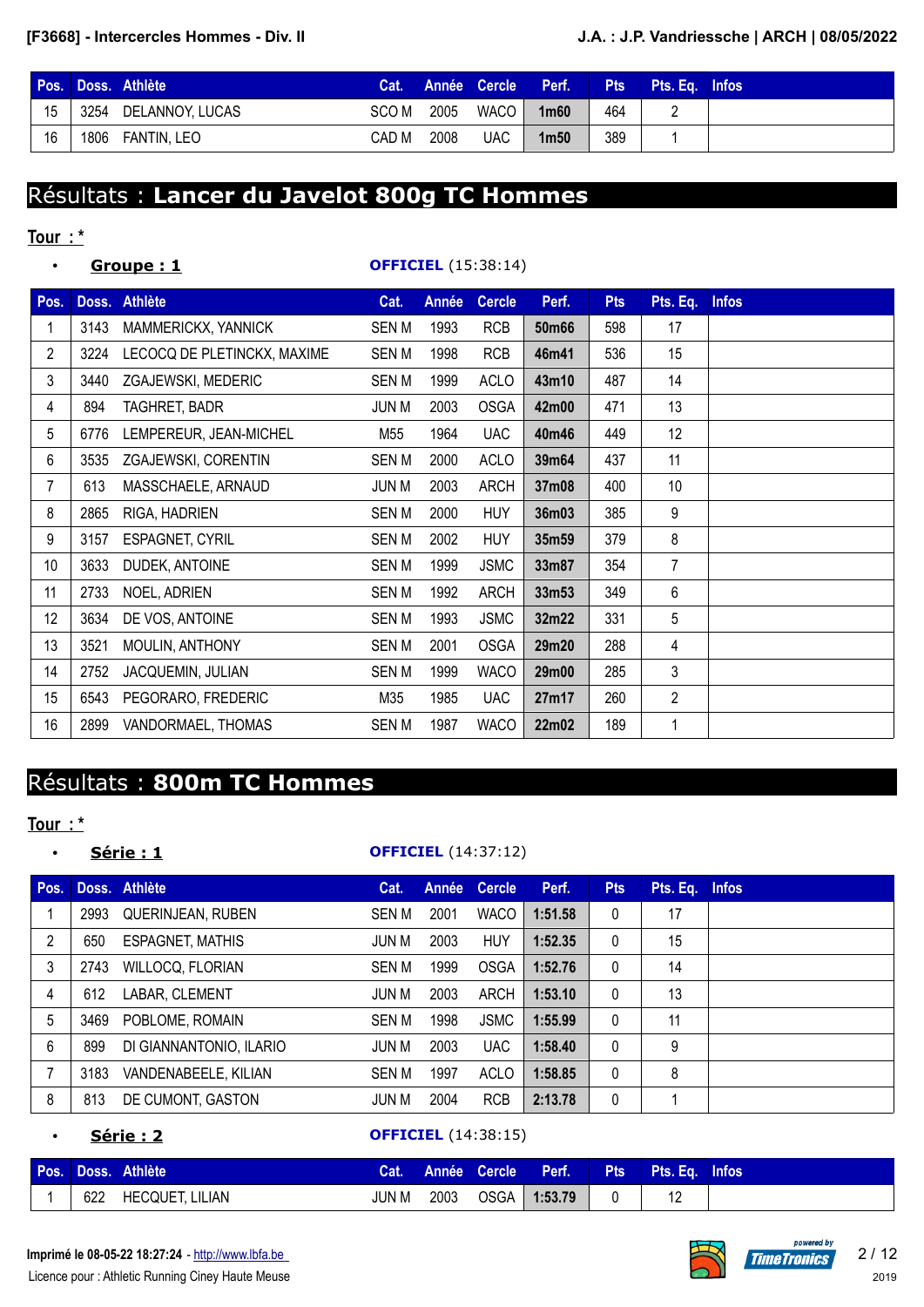| Pos. |      | Doss. Athlète         | Cat.  | Année | <b>Cercle</b> | Perf.   | <b>Pts</b>   | Pts. Eq. Infos |  |
|------|------|-----------------------|-------|-------|---------------|---------|--------------|----------------|--|
| 2    | 2908 | <b>HOUTART, CYRIL</b> | SEN M | 1998  | ARCH          | 1:57.35 | 0            | 10             |  |
| 3    | 775  | DEMARET, LUCAS        | JUN M | 2003  | ACLO          | 2:00.32 | $\mathbf{0}$ |                |  |
| 4    | 657  | TURPYN, EDGARD        | JUN M | 2004  | <b>JSMC</b>   | 2:00.72 | $\mathbf{0}$ | 6              |  |
| 5    | 3145 | FROIDMONT, ANTONIN    | SCO M | 2006  | <b>WACO</b>   | 2:01.79 | $\mathbf{0}$ | 5              |  |
| 6    | 628  | DUYSINX, TOM          | JUN M | 2004  | HUY           | 2:04.77 | 0            | 4              |  |
|      | 1802 | COSTA, SIMON          | CAD M | 2007  | <b>RCB</b>    | 2:06.00 | $\mathbf{0}$ | 3              |  |
| 8    | 3153 | <b>TACK, PIERRE</b>   | SEN M | 1999  | <b>UAC</b>    | 2:10.28 | 0            | 2              |  |

# Résultats : **Lancer du Poids 7,26 kg TC Hommes**

## **Tour : \***

| $\bullet$      |      | Groupe:1                   | <b>OFFICIEL</b> (15:24:51) |       |               |                  |            |                |              |
|----------------|------|----------------------------|----------------------------|-------|---------------|------------------|------------|----------------|--------------|
| Pos.           |      | Doss. Athlète              | Cat.                       | Année | <b>Cercle</b> | Perf.            | <b>Pts</b> | Pts. Eq.       | <b>Infos</b> |
| 1              | 3650 | LECLERCQ, OLIVIER          | <b>SENM</b>                | 1996  | <b>RCB</b>    | 11m71            | 589        | 17             |              |
| $\overline{2}$ | 7422 | DOCK, JOHAN                | M35                        | 1983  | <b>HUY</b>    | 11m50            | 576        | 15             |              |
| 3              | 3535 | ZGAJEWSKI, CORENTIN        | SEN M                      | 2000  | <b>ACLO</b>   | 11m35            | 567        | 14             |              |
| 4              | 3052 | <b>KUCKART, ERIC</b>       | <b>SEN M</b>               | 1997  | <b>UAC</b>    | 11m20            | 558        | 13             |              |
| 5              | 3225 | LECOCQ DE PLETINCX, NATHAN | <b>SENM</b>                | 1995  | <b>RCB</b>    | 11m08            | 551        | 12             |              |
| 6              | 3399 | EVANS, ROMARIC             | SEN M                      | 1999  | <b>HUY</b>    | 10m21            | 498        | 11             |              |
| 7              | 3634 | DE VOS, ANTOINE            | <b>SENM</b>                | 1993  | <b>JSMC</b>   | 10m06            | 489        | 10             |              |
| 8              | 3612 | NAVARRA, BAPTISTE          | <b>SENM</b>                | 2000  | <b>ACLO</b>   | 9m78             | 472        | 9              |              |
| 9              | 7349 | BETTOLO, LAURENT           | M55                        | 1966  | <b>ARCH</b>   | 9m32             | 445        | 8              |              |
| 10             | 3633 | DUDEK, ANTOINE             | <b>SENM</b>                | 1999  | <b>JSMC</b>   | 8m64             | 404        | 7              |              |
| 11             | 2741 | NEIRYNCK, KEVIN            | <b>SEN M</b>               | 1989  | <b>OSGA</b>   | 8m44             | 392        | 6              |              |
| 12             | 6349 | <b>BORGNIET, FREDERIC</b>  | M40                        | 1978  | <b>OSGA</b>   | 8m25             | 381        | 5              |              |
| 13             | 6332 | KUYPERS, CHRISTOPHE        | M45                        | 1976  | <b>ARCH</b>   | 7m54             | 339        | 4              |              |
| 14             | 3247 | <b>GILLET, PIERRE YVES</b> | <b>SENM</b>                | 1992  | <b>UAC</b>    | 6m99             | 307        | 3              |              |
| 15             | 7433 | VAN LIERDE, FABIAN         | M45                        | 1975  | <b>WACO</b>   | 6m54             | 280        | $\overline{c}$ |              |
| 16             | 3120 | DELVAUX, LOIC              | <b>SENM</b>                | 2002  | <b>WACO</b>   | 5m <sub>52</sub> | 221        | 1              |              |

# Résultats : **400m TC Hommes**

### **Tour : \***

## • **Série : 1 OFFICIEL** (14:51:38)

| Pos. |      | Doss. Athlète         | Cat.         |      | Année Cercle | Perf. | <b>Pts</b> | Pts. Eq. Infos |  |
|------|------|-----------------------|--------------|------|--------------|-------|------------|----------------|--|
|      | 3449 | VANDOOREN, GATIEN     | SCO M        | 2005 | <b>JSMC</b>  | 50.98 | 770        | 17             |  |
| 2    | 3318 | <b>JORDENS, BRICE</b> | SCO M        | 2006 | ARCH         | 52.03 | 723        | 14             |  |
| 3    | 3430 | DAMBRIN, BAPTISTE     | SEN M        | 2000 | <b>OSGA</b>  | 52.16 | 718        | 13             |  |
| 4    | 2752 | JACQUEMIN, JULIAN     | SEN M        | 1999 | <b>WACO</b>  | 52.33 | 710        | 11             |  |
| 5    | 3494 | <b>MALKIC, PIERRE</b> | SCO M        | 2005 | <b>RCB</b>   | 52.52 | 702        | 10             |  |
| 6    | 3659 | POSTAL, THIBAULT      | <b>SEN M</b> | 2002 | <b>HUY</b>   | 53.94 | 642        |                |  |

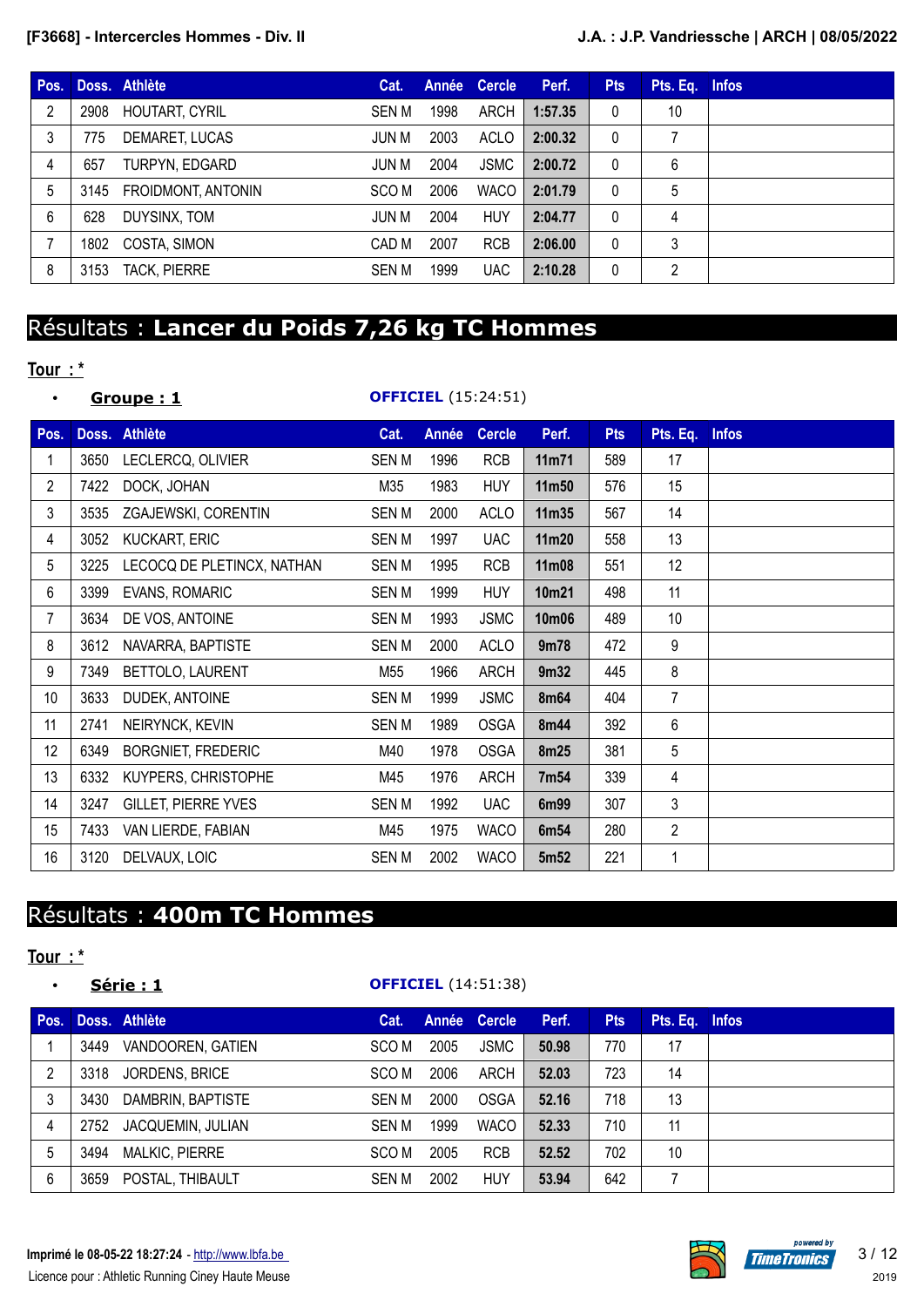### • **Série : 2 OFFICIEL** (14:51:38)

| Pos. |      | Doss. Athlète   | Cat.  |      | Année Cercle | Perf. | <b>Pts</b> | Pts. Eq. Infos           |  |
|------|------|-----------------|-------|------|--------------|-------|------------|--------------------------|--|
|      | 3487 | KEITA, SAMBOU   | SEN M | 1996 | ACLO         | 52.30 | 712        | 12                       |  |
| 2    | 6773 | BLANDINI, JOSUE | M35   | 1986 | <b>UAC</b>   | 53.42 | 664        | 8                        |  |
| 3    | 3165 | FADDA, ALEXIS   | SCO M | 2005 | <b>WACO</b>  | 54.36 | 625        | 6                        |  |
| 4    | 3473 | GIERCZAK, ADAM  | SEN M | 2002 | <b>RCB</b>   | 55.46 | 580        | 3                        |  |
| 5    | 3190 | MICHOTTE, BRUNO | SCO M | 2006 | <b>HUY</b>   | 56.27 | 549        | $\overline{\phantom{a}}$ |  |

## • **Série : 3 OFFICIEL** (14:51:38)

| Pos. |      | Doss. Athlète            | Cat.  |      | Année Cercle | Perf. | <b>Pts</b> | Pts. Eq. Infos |  |
|------|------|--------------------------|-------|------|--------------|-------|------------|----------------|--|
|      | 811  | <b>SCARNIET, NICOLAS</b> | JUN M | 2004 | ACLO         | 52.01 | 724        | 15             |  |
|      | 697  | DERAMAIX, KENZO          | JUN M | 2004 | <b>OSGA</b>  | 53.11 | 677        | 9              |  |
|      | 3246 | GOBERT, WILLIAM          | SEN M | 1994 | <b>UAC</b>   | 54.74 | 609        | 5              |  |
| 4    | 2909 | <b>HOUTART, NICOLAS</b>  | SEN M | 2002 | ARCH         | 54.97 | 600        | 4              |  |
| 5    | 1309 | LECOEUCHE, ANDREAS       | CAD M | 2007 | <b>JSMC</b>  | 59.11 | 444        |                |  |

# Résultats : **100m TC Hommes**

## **Tour : \***

|      |                         | Cat.                           |      |             | Perf.        | <b>Pts</b>                 |    | <b>Infos</b>                      |
|------|-------------------------|--------------------------------|------|-------------|--------------|----------------------------|----|-----------------------------------|
| 3064 | <b>GUENE, NORADINE</b>  | SEN M                          | 2001 | <b>JSMC</b> | 10.93        | 876                        | 17 |                                   |
| 3142 | CARPENITO, PAOLO        | <b>SEN M</b>                   | 1999 | <b>RCB</b>  | 10.94        | 874                        | 15 |                                   |
| 3149 | COTTON, SIMON           | SEN M                          | 2001 | ACLO        | 11.23        | 810                        | 14 |                                   |
| 652  | SAMPSON, YANNI          | JUN M                          | 2004 | <b>HUY</b>  | 11.28        | 799                        | 13 |                                   |
| 2813 | <b>HELLA, GUILLAUME</b> | <b>SEN M</b>                   | 1994 | <b>WACO</b> | 11.60        | 732                        | 11 |                                   |
| 766  | TACK, ARNAUD            | JUN M                          | 2003 | <b>UAC</b>  | 11.64        | 723                        | 10 |                                   |
| 1532 | QUENTIN, LORIS          | CAD M                          | 2008 | <b>OSGA</b> | 11.66        | 719                        | 9  |                                   |
| 3495 | TROUSSART, CEDRIC       | <b>SEN M</b>                   | 1997 | <b>ARCH</b> | 11.67        | 717                        | 7  |                                   |
|      |                         | Série: 1<br>Pos. Doss. Athlète |      |             | Année Cercle | <b>OFFICIEL</b> (15:08:43) |    | <u>Vent: +2.7 m/s</u><br>Pts. Eq. |

**Série : 2 OFFICIEL** (15:08:43) Vent : +0.4 m/s

| Pos. |      | Doss. Athlète                | Cat.         |      | Année Cercle | Perf. | <b>Pts</b> | Pts. Eq. | <b>Infos</b> |
|------|------|------------------------------|--------------|------|--------------|-------|------------|----------|--------------|
|      | 3493 | SCHEERE, THEODORE            | SCO M        | 2005 | <b>RCB</b>   | 11.43 | 767        | 12       |              |
| 2    | 3301 | PISERCHIA, PASCAL            | <b>SEN M</b> | 1997 | ACLO         | 11.66 | 719        | 8        |              |
| 3    | 3294 | <b>GHRAIBI, RAYAN</b>        | SCO M        | 2006 | <b>HUY</b>   | 11.73 | 705        | 6        |              |
| 4    | 1794 | DUCHESNE, JULIEN             | CAD M        | 2007 | <b>WACO</b>  | 11.77 | 697        | 5        |              |
| 5    | 3319 | MUSAMPA ILUNGA, KEIAN        | SCO M        | 2005 | ARCH         | 11.78 | 695        | 4        |              |
| 6    | 3331 | <b>VLASSAKOUDIS, YANNICK</b> | <b>SEN M</b> | 1998 | <b>UAC</b>   | 12.00 | 651        | 3        |              |
|      | 3294 | POBLOME, OLIVIER             | <b>SEN M</b> | 1993 | <b>JSMC</b>  | 12.02 | 647        | 2        |              |
| 8    | 1348 | KURDAGIA, ZURIKO             | CAD M        | 2007 | <b>OSGA</b>  | 12.74 | 513        |          |              |

# Résultats : **1500m TC Hommes**

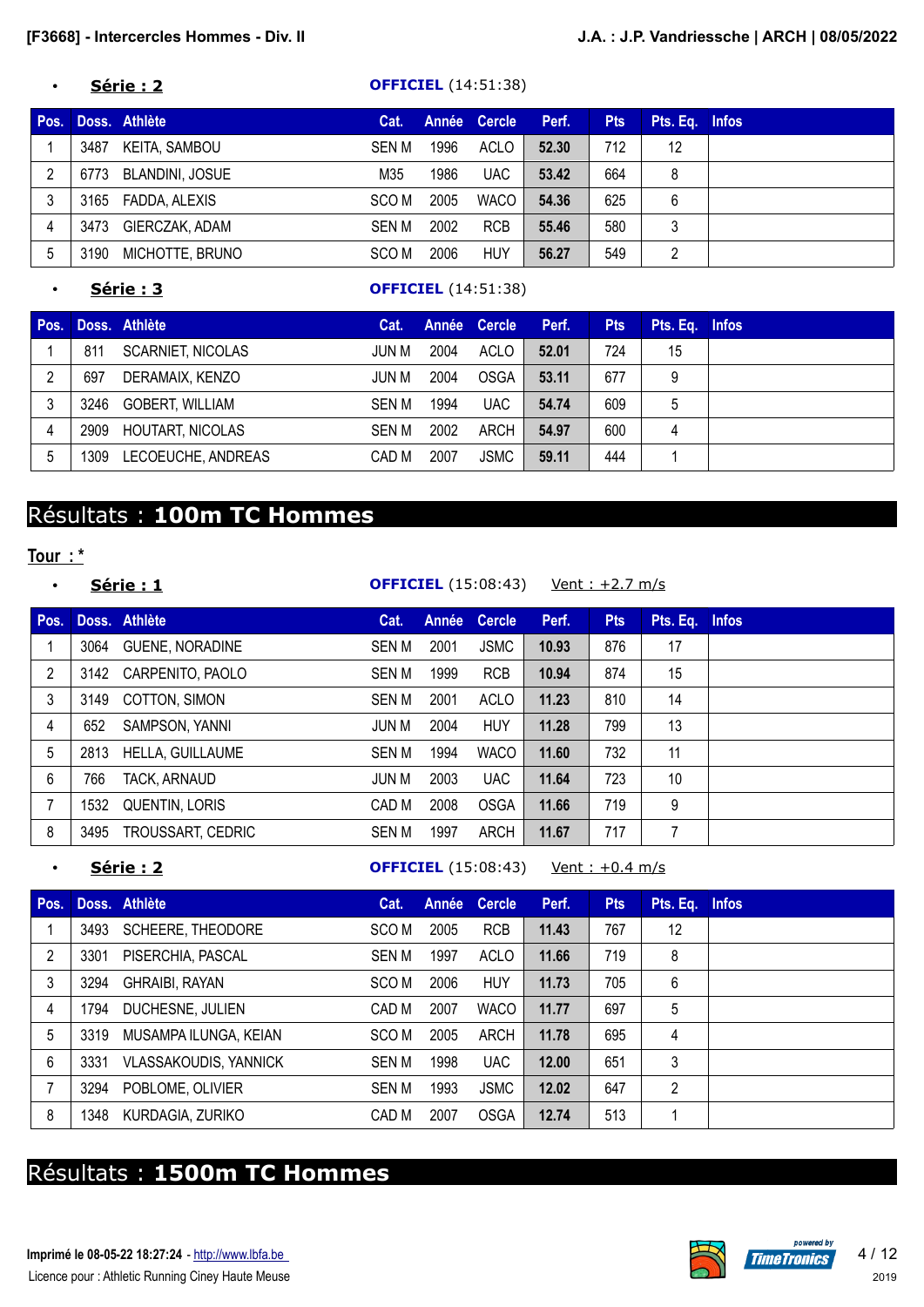## **Tour : \***

## • **Série : 1 OFFICIEL** (15:29:39)

| Pos.           | Doss. | <b>Athlète</b>               | Cat.             | <b>Année</b> | <b>Cercle</b> | Perf.   | <b>Pts</b> | Pts. Eq.       | <b>Infos</b> |
|----------------|-------|------------------------------|------------------|--------------|---------------|---------|------------|----------------|--------------|
|                | 2992  | HUSTIN, VALERE               | <b>SENM</b>      | 1993         | <b>WACO</b>   | 3:55.89 | 984        | 17             |              |
| $\overline{2}$ | 611   | JANTON, QUENTIN              | <b>JUN M</b>     | 2003         | <b>ARCH</b>   | 4:02.51 | 935        | 15             |              |
| 3              | 2838  | DEL FORNO, PIERRE            | <b>SENM</b>      | 1992         | <b>ARCH</b>   | 4:05.38 | 914        | 14             |              |
| 4              | 2948  | HAMID-FAGI, DANIEL           | <b>SENM</b>      | 1992         | <b>RCB</b>    | 4:09.73 | 883        | 13             |              |
| 5              | 630   | MULLENS, VICTOR              | JUN M            | 2004         | <b>HUY</b>    | 4:12.09 | 866        | 12             |              |
| 6              | 3298  | GEADA DA SILVA, ANDRE NATHAN | SCO <sub>M</sub> | 2005         | <b>WACO</b>   | 4:13.62 | 856        | 11             |              |
| $\overline{7}$ | 629   | PAULISSEN, GUILLAUME         | <b>JUN M</b>     | 2003         | <b>HUY</b>    | 4:14.33 | 851        | 10             |              |
| 8              | 3114  | WALCARIUS, GAUTHIER          | SCO <sub>M</sub> | 2006         | <b>JSMC</b>   | 4:15.85 | 840        | 9              |              |
| 9              | 792   | DESCLIN, UGO                 | <b>JUN M</b>     | 2004         | <b>ACLO</b>   | 4:17.56 | 828        | 8              |              |
| 10             | 3212  | LUCION, ALEXANDRE            | <b>SENM</b>      | 1990         | <b>ACLO</b>   | 4:21.20 | 803        | $\overline{7}$ |              |
| 11             | 3141  | SELS, ELIAS                  | <b>SENM</b>      | 1999         | <b>RCB</b>    | 4:22.15 | 797        | 6              |              |
| 12             | 3534  | CLAUS, NATHAN                | <b>SENM</b>      | 1999         | <b>JSMC</b>   | 4:23.12 | 790        | 5              |              |
| 13             | 620   | VANTHOURNOUT, CAMILE         | <b>JUN M</b>     | 2004         | <b>OSGA</b>   | 4:27.25 | 763        | 4              |              |
| 14             | 2940  | MARISCAL, ROMAIN             | SEN M            | 2002         | <b>OSGA</b>   | 4:42.50 | 665        | 3              |              |
| 15             | 6693  | PONCELET, XAVIER             | M45              | 1975         | <b>UAC</b>    | 4:45.13 | 648        | $\overline{2}$ |              |
| 16             | 6406  | PIFFER, DANIEL               | M55              | 1965         | <b>UAC</b>    | 5:09.38 | 507        | 1              |              |

# Résultats : **Saut en Longueur TC Hommes**

## **Tour : \***

## • **Groupe : 1 OFFICIEL** (16:58:31)

| Pos.           |      | Doss. Athlète          | Cat.             | <b>Année</b> | <b>Cercle</b> | Perf.              | <b>Pts</b> | Pts. Eq.       | <b>Infos</b>                |
|----------------|------|------------------------|------------------|--------------|---------------|--------------------|------------|----------------|-----------------------------|
| 1              | 652  | SAMPSON, YANNI         | <b>JUN M</b>     | 2004         | <b>HUY</b>    | 6m98<br>$+0.3$ m/s | 809        | 17             |                             |
| $\overline{2}$ | 3449 | VANDOOREN, GATIEN      | SCO <sub>M</sub> | 2005         | <b>JSMC</b>   | 6m53<br>$+1.1m/s$  | 704        | 15             |                             |
| $\mathfrak{Z}$ | 655  | GIRARD, AXEL           | <b>JUN M</b>     | 2003         | <b>OSGA</b>   | 6m53<br>$+1.5m/s$  | 704        | 14             |                             |
| $\overline{4}$ | 3107 | LECLERCQ, CLEMENT      | SCO <sub>M</sub> | 2005         | <b>JSMC</b>   | 6m45<br>$+1.5m/s$  | 686        | 13             |                             |
| 5              | 659  | COLLETTE, JUSTIN       | <b>JUN M</b>     | 2003         | <b>ARCH</b>   | 6m24<br>$+1.0m/s$  | 639        | 12             |                             |
| 6              | 3191 | PIROTTE, CLEMENT       | SCO <sub>M</sub> | 2005         | <b>HUY</b>    | 6m22<br>$+3.1m/s$  | 635        | 11             | Perf. Hom. : 6m19 (-0.4m/s) |
| $\overline{7}$ | 1532 | <b>QUENTIN, LORIS</b>  | CAD M            | 2008         | <b>OSGA</b>   | 5m98<br>$+0.2$ m/s | 582        | 10             |                             |
| 8              | 824  | <b>VOLCY, ILAN</b>     | <b>JUN M</b>     | 2004         | <b>RCB</b>    | 5m74<br>$+1.5m/s$  | 531        | 9              |                             |
| 9              | 3301 | PISERCHIA, PASCAL      | <b>SENM</b>      | 1997         | <b>ACLO</b>   | 5m60<br>$+1.1m/s$  | 502        | 8              |                             |
| 10             | 3117 | <b>BOUDART, ADRIEN</b> | SCO <sub>M</sub> | 2005         | <b>ACLO</b>   | 5m58<br>$+0.5$ m/s | 498        | $\overline{7}$ |                             |

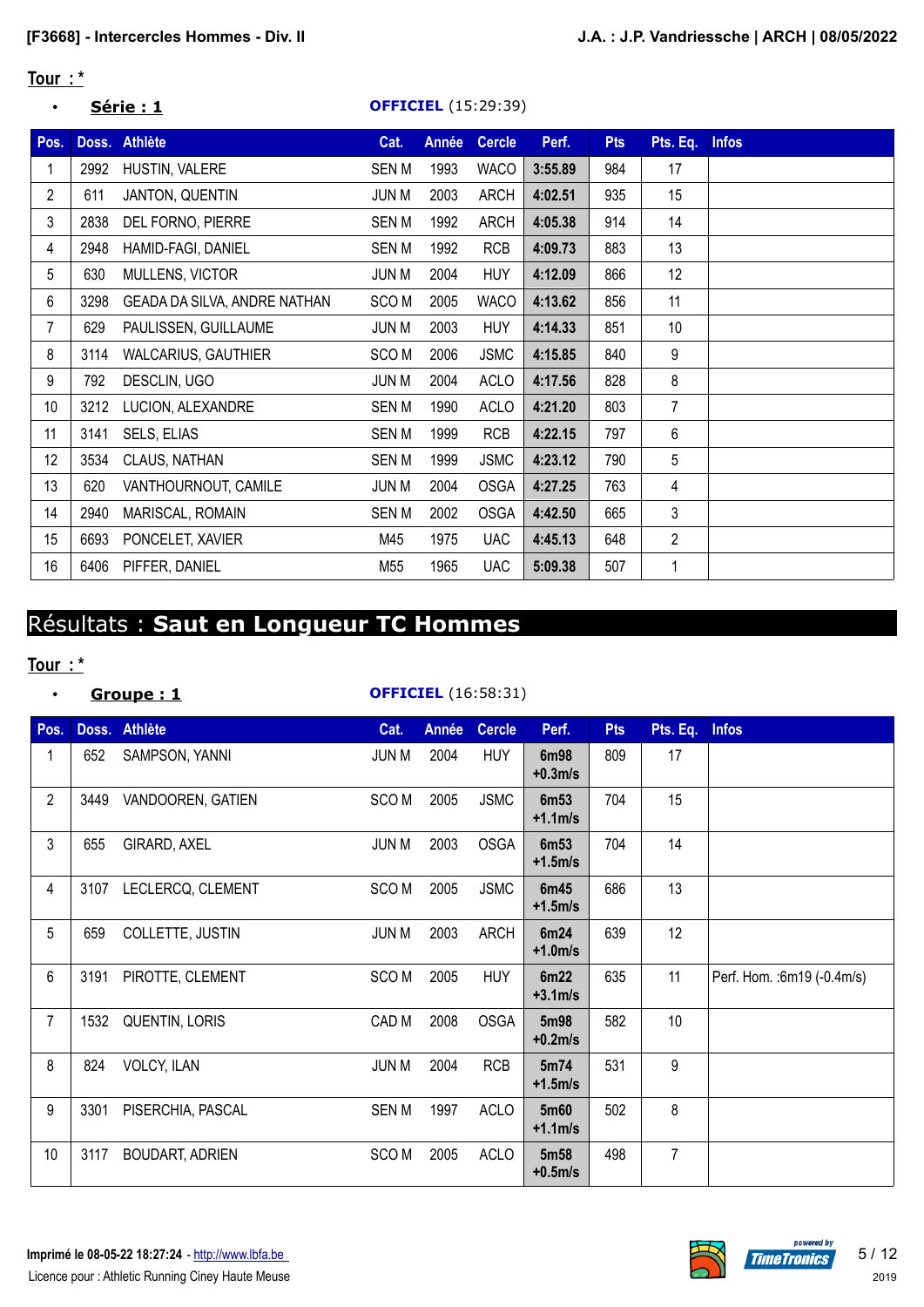| Pos. |      | Doss. Athlète          | Cat.             | Année | <b>Cercle</b> | Perf.                         | <b>Pts</b> | Pts. Eq. | <b>Infos</b>               |
|------|------|------------------------|------------------|-------|---------------|-------------------------------|------------|----------|----------------------------|
| 11   | 814  | SIBOURG, VALENTIN      | JUN M            | 2004  | <b>RCB</b>    | 5m43<br>$+1.3m/s$             | 467        | 6        |                            |
| 12   | 766  | TACK, ARNAUD           | JUN M            | 2003  | <b>UAC</b>    | 5m24<br>$+1.1m/s$             | 429        | 5        |                            |
| 13   | 6773 | <b>BLANDINI, JOSUE</b> | M35              | 1986  | <b>UAC</b>    | 5m05<br>$+2.4m/s$             | 392        | 4        | Perf. Hom.: 4m92 (+0.3m/s) |
| 14   | 3254 | DELANNOY, LUCAS        | SCO M            | 2005  | <b>WACO</b>   | 4m96<br>$+1.9m/s$             | 375        | 3        |                            |
| 15   | 3142 | LAMBRECHT, THIBAULT    | SCO <sub>M</sub> | 2006  | <b>WACO</b>   | 4m93<br>$+2.4m/s$             | 369        | 2        | Perf. Hom.: 4m59 (+1.3m/s) |
| 16   | 3320 | POLET, NOAH            | SCO <sub>M</sub> | 2006  | <b>ARCH</b>   | 4m <sub>59</sub><br>$+0.0m/s$ | 306        | 1        |                            |

# Résultats : **Lancer du Disque 2kg TC Hommes**

## **Tour : \***

## • **Groupe : 1 OFFICIEL** (17:10:49)

| Pos.           |      | Doss. Athlète               | Cat.        | Année | <b>Cercle</b> | Perf.      | <b>Pts</b> | Pts. Eq.       | <b>Infos</b> |
|----------------|------|-----------------------------|-------------|-------|---------------|------------|------------|----------------|--------------|
|                | 3612 | NAVARRA, BAPTISTE           | SEN M       | 2000  | <b>ACLO</b>   | 35m44      | 573        | 17             |              |
| $\overline{2}$ | 3224 | LECOCQ DE PLETINCKX, MAXIME | <b>SENM</b> | 1998  | <b>RCB</b>    | 34m59      | 555        | 15             |              |
| 3              | 3225 | LECOCQ DE PLETINCX, NATHAN  | <b>SENM</b> | 1995  | <b>RCB</b>    | 33m94      | 543        | 14             |              |
| 4              | 3052 | <b>KUCKART, ERIC</b>        | <b>SENM</b> | 1997  | <b>UAC</b>    | 32m88      | 521        | 13             |              |
| 5              | 7422 | DOCK, JOHAN                 | M35         | 1983  | <b>HUY</b>    | 32m27      | 509        | 12             |              |
| 6              | 6776 | LEMPEREUR, JEAN-MICHEL      | M55         | 1964  | <b>UAC</b>    | 31m53      | 495        | 11             |              |
| 7              | 3440 | ZGAJEWSKI, MEDERIC          | <b>SENM</b> | 1999  | <b>ACLO</b>   | 31m16      | 487        | 10             |              |
| 8              | 3399 | <b>EVANS, ROMARIC</b>       | <b>SENM</b> | 1999  | <b>HUY</b>    | 29m96      | 464        | 9              |              |
| 9              | 7427 | VERCLEVEN, VINCENT          | M45         | 1973  | <b>JSMC</b>   | 28m21      | 429        | 8              |              |
| 10             | 7349 | BETTOLO, LAURENT            | M55         | 1966  | <b>ARCH</b>   | 25m03      | 368        | 7              |              |
| 11             | 6349 | <b>BORGNIET, FREDERIC</b>   | M40         | 1978  | <b>OSGA</b>   | 24m46      | 357        | 6              |              |
| 12             | 3035 | LABORNE, NATHAN             | <b>SENM</b> | 2002  | <b>ARCH</b>   | 23m18      | 332        | 5              |              |
| 13             | 2741 | NEIRYNCK, KEVIN             | <b>SENM</b> | 1989  | <b>OSGA</b>   | 21m96      | 309        | 4              |              |
| 14             | 3636 | ZAFFUTO, GUILLAUME          | <b>SENM</b> | 1995  | <b>JSMC</b>   | 21m28      | 296        | 3              |              |
| 15             | 7433 | VAN LIERDE, FABIAN          | M45         | 1975  | <b>WACO</b>   | 15m86      | 196        | $\overline{2}$ |              |
|                | 2813 | HELLA, GUILLAUME            | <b>SENM</b> | 1994  | <b>WACO</b>   | <b>DNS</b> | 0          |                |              |

# Résultats : **200m TC Hommes**

# **Tour : \***

|      |      | Série: 1              |       |      | <b>OFFICIEL</b> (15:51:01) | <u> Vent : +1.9 m/s</u> |            |                |  |
|------|------|-----------------------|-------|------|----------------------------|-------------------------|------------|----------------|--|
| Pos. |      | Doss, Athlète         |       |      | Cat. Année Cercle Perf.    |                         | <b>Pts</b> | Pts. Eq. Infos |  |
|      |      | 3142 CARPENITO, PAOLO | SEN M | 1999 | <b>RCB</b>                 | 21.93                   | 890        | 17             |  |
| っ    |      | 3149 COTTON, SIMON    | SEN M | 2001 | ACLO                       | 22.55                   | 829        | 14             |  |
| 3    | 3365 | DEBACKER, MAXIME      | SEN M | 2001 | <b>OSGA</b>                | 22.82                   | 802        | 13             |  |

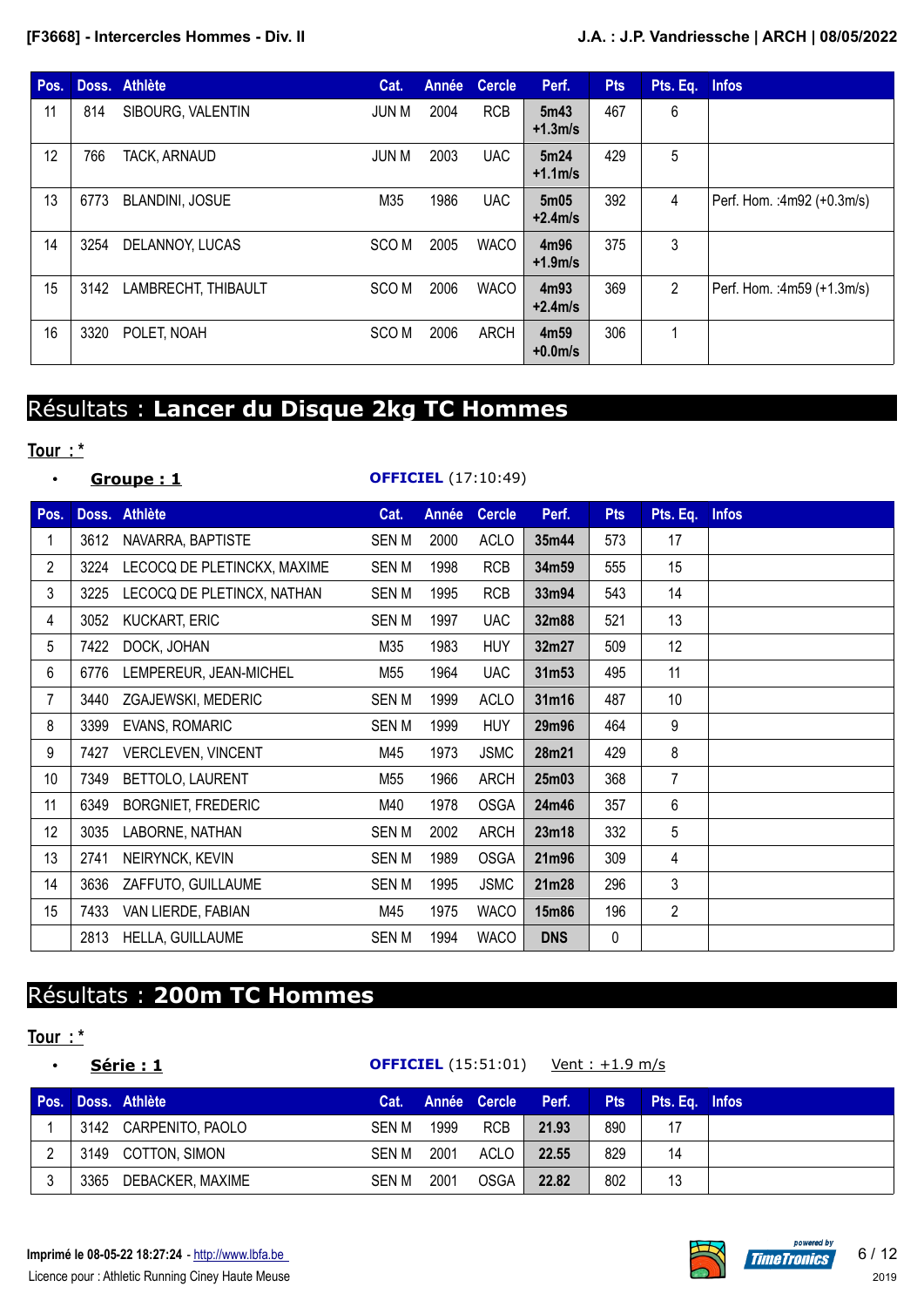| Pos. |      | Doss. Athlète         | Cat. . |      | Année Cercle | Perf. | <b>Pts</b> | Pts. Eq. Infos |                      |
|------|------|-----------------------|--------|------|--------------|-------|------------|----------------|----------------------|
|      |      | 3498 BOVEROUL, DENNYS | SEN M  | 1999 | <b>HUY</b>   | 23.78 | 713        |                |                      |
|      | 1524 | CRISTINO, MAORO       | CAD M  | 2007 | <b>WACO</b>  | 24.75 | 627        |                |                      |
|      | 3571 | DRUGMAN, THOMAS       | SEN M  | 2000 | UAC          | DQ    |            |                | R.162.7: Faux depart |

### • **Série : 2 OFFICIEL** (15:51:01) Vent : +1.9 m/s

| Pos. |      | Doss. Athlète            | Cat.         |      | Année Cercle <sup>+</sup> | Perf. | <b>Pts</b> | Pts. Eq. Infos |  |
|------|------|--------------------------|--------------|------|---------------------------|-------|------------|----------------|--|
|      | 3064 | <b>GUENE, NORADINE</b>   | <b>SEN M</b> | 2001 | <b>JSMC</b>               | 22.32 | 851        | 15             |  |
| 2    | 6407 | THONON, DENIS            | M45          | 1976 | <b>UAC</b>                | 23.33 | 754        | 11             |  |
| 3    | 3495 | TROUSSART, CEDRIC        | SEN M        | 1997 | ARCH                      | 23.47 | 741        | 10             |  |
| 4    | 811  | <b>SCARNIET, NICOLAS</b> | JUN M        | 2004 | ACLO                      | 23.61 | 728        | 8              |  |
| 5    | 1794 | DUCHESNE, JULIEN         | CAD M        | 2007 | <b>WACO</b>               | 23.68 | 722        |                |  |

• **Série : 3 OFFICIEL** (15:51:01) Vent : -0.1 m/s

| Pos. |      | Doss. Athlète         | Cat.  |      | Année Cercle | Perf. | <b>Pts</b> | Pts. Eq. Infos |  |
|------|------|-----------------------|-------|------|--------------|-------|------------|----------------|--|
|      | 3493 | SCHEERE, THEODORE     | SCO M | 2005 | <b>RCB</b>   | 23.01 | 784        | 12             |  |
| 2    | 3319 | MUSAMPA ILUNGA, KEIAN | SCO M | 2005 | ARCH         | 23.51 | 738        | 9              |  |
|      | 3394 | THIRION, EMILIEN      | SCO M | 2006 | HUY          | 23.88 | 704        | 5              |  |
| 4    | 3294 | POBLOME, OLIVIER      | SEN M | 1993 | <b>JSMC</b>  | 24.46 | 652        | 4              |  |
|      | 1349 | LAI, JULIEN           | CAD M | 2007 | <b>OSGA</b>  | 25.48 | 566        | 2              |  |

# Résultats : **5000m TC Hommes**

## **Tour : \***

## • **Série : 1 OFFICIEL** (16:25:51)

| Pos.            |      | Doss. Athlète         | Cat.         | Année | <b>Cercle</b> | Perf.    | <b>Pts</b>   | Pts. Eq.       | <b>Infos</b> |
|-----------------|------|-----------------------|--------------|-------|---------------|----------|--------------|----------------|--------------|
| 1               | 2773 | NOEL, ENZO            | <b>SENM</b>  | 1995  | <b>WACO</b>   | 14:42.83 | $\mathbf{0}$ | 17             |              |
| $\overline{2}$  | 2772 | NOEL, ADRIEN          | <b>SEN M</b> | 1995  | <b>WACO</b>   | 15:06.23 | $\mathbf 0$  | 15             |              |
| 3               | 2803 | HOWET, FLORIAN        | <b>SENM</b>  | 1993  | <b>ARCH</b>   | 15:08.40 | $\Omega$     | 14             |              |
| 4               | 2948 | HAMID-FAGI, DANIEL    | <b>SEN M</b> | 1992  | <b>RCB</b>    | 15:15.65 | $\mathbf 0$  | 13             |              |
| 5               | 6801 | BYL, JEAN-CHARLES     | M40          | 1978  | <b>RCB</b>    | 15:19.40 | $\mathbf 0$  | 12             |              |
| 6               | 3423 | VANDENBROUCKE, ARNAUD | SEN M        | 1992  | <b>JSMC</b>   | 15:37.18 | $\mathbf{0}$ | 11             |              |
| 7               | 3499 | LAGAE, REMY           | SEN M        | 1999  | <b>JSMC</b>   | 15:54.14 | $\mathbf 0$  | 10             |              |
| 8               | 3244 | GOLINVEAU, YOAN       | <b>SENM</b>  | 1998  | <b>ARCH</b>   | 15:56.72 | $\mathbf 0$  | 9              |              |
| 9               | 3053 | LACROIX, FLORENT      | <b>SEN M</b> | 1990  | <b>UAC</b>    | 16:20.45 | $\mathbf 0$  | 8              |              |
| 10 <sup>1</sup> | 3529 | GILLET, GEOFFRAY      | SEN M        | 1987  | <b>HUY</b>    | 16:25.16 | $\mathbf 0$  | $\overline{7}$ |              |
| 11              | 2864 | RADELET, STEPHEN      | <b>SENM</b>  | 1988  | <b>HUY</b>    | 16:47.02 | $\mathbf{0}$ | 6              |              |
| 12              | 7089 | MOURMAUX, LAURENT     | M45          | 1973  | <b>UAC</b>    | 16:59.82 | $\mathbf 0$  | 5              |              |
| 13              | 6371 | EL OUASSI, REDOUANE   | M50          | 1967  | <b>OSGA</b>   | 17:02.72 | $\mathbf 0$  | 4              |              |
| 14              | 3500 | FILAFERRO, MAORO      | <b>SENM</b>  | 1999  | <b>ACLO</b>   | 17:04.96 | $\mathbf{0}$ | 3              |              |
| 15              | 6350 | <b>BOURDJI, SABRI</b> | M35          | 1982  | <b>OSGA</b>   | 17:08.14 | $\mathbf 0$  | $\overline{2}$ |              |
| 16              | 803  | DECK, JEREMIE         | <b>JUN M</b> | 2003  | <b>ACLO</b>   | 17:13.60 | $\mathbf 0$  |                |              |

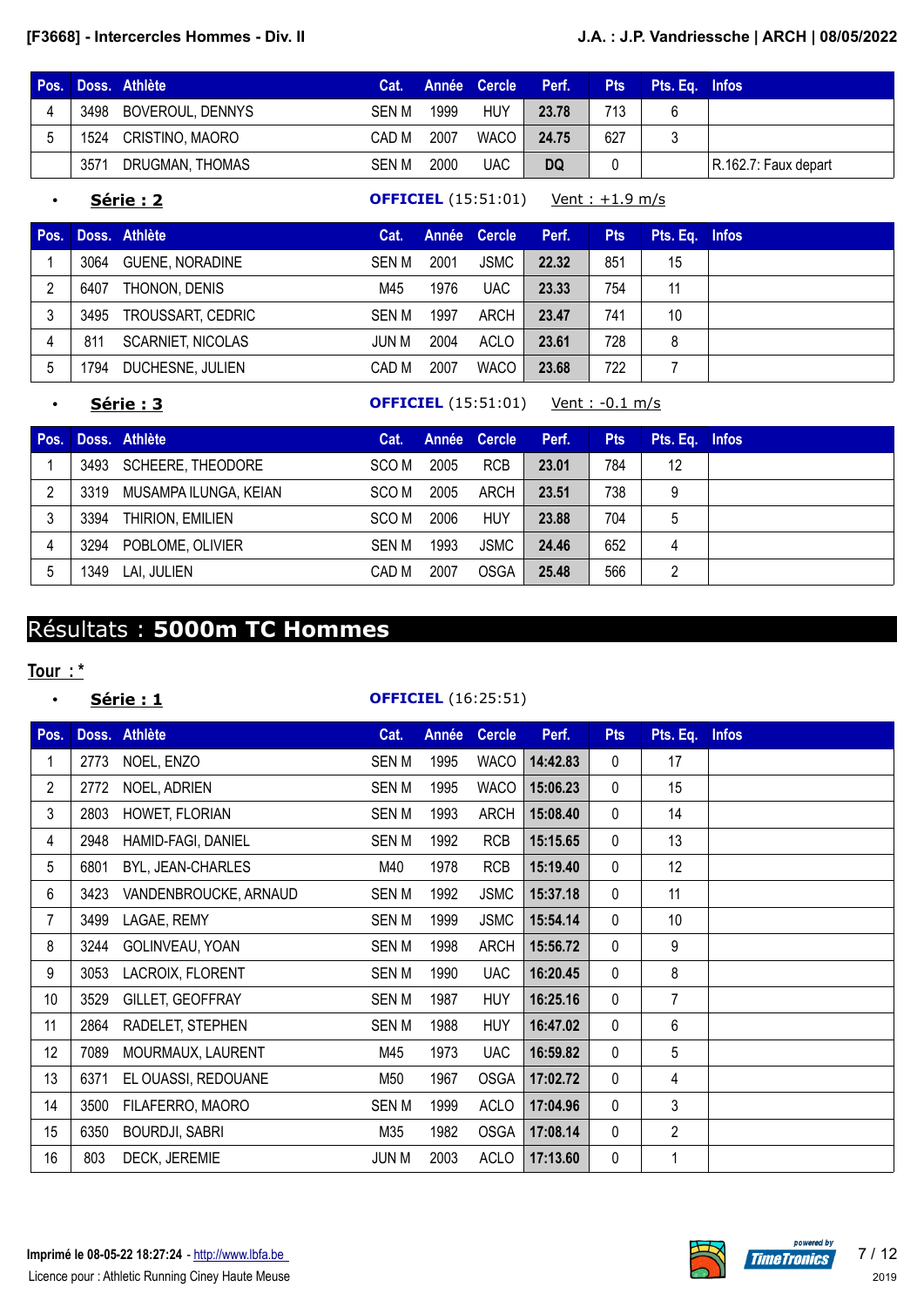# Résultats : **100m Hors Match TC Hommes**

# **Tour : \***

|      |      | <u> Série : 1</u>   |       |      | <b>OFFICIEL</b> (16:34:16) |       | <u>Vent: +1.0 m/s</u> |                |  |
|------|------|---------------------|-------|------|----------------------------|-------|-----------------------|----------------|--|
| Pos. |      | Doss. Athlète       | Cat.  |      | Année Cercle               | Perf. | <b>Pts</b>            | Pts. Eq. Infos |  |
|      | 3171 | VERZELE, HUGO       | SCO M | 2006 | <b>JSMC</b>                | 12.54 | $\mathbf{0}$          |                |  |
|      |      | 3122 PETRE, ROMAIN  | SCO M | 2005 | ARCH                       | 12.73 | $\mathbf{0}$          |                |  |
|      | 1757 | IANORA, ILARIO      | CAD M | 2008 | <b>OSGA</b>                | 13.08 | $\mathbf{0}$          |                |  |
|      | 1619 | CAUSTEUR, HUGO      | CAD M | 2008 | ARCH                       | 12.99 | $\mathbf{0}$          |                |  |
|      | 1806 | FANTIN, LEO         | CAD M | 2008 | <b>UAC</b>                 | 13.61 | $\mathbf{0}$          |                |  |
|      | 3142 | LAMBRECHT, THIBAULT | SCO M | 2006 | <b>WACO</b>                | 12.99 | 0                     |                |  |

**Série : 2 OFFICIEL** (16:34:16) Vent : +1.2 m/s

| Pos. |      | Doss. Athlète      | Cat.  |      | Année Cercle | Perf.      | <b>Pts</b> | Pts. Eq. Infos |  |
|------|------|--------------------|-------|------|--------------|------------|------------|----------------|--|
|      | 6912 | VERTHE, VALENTIN   | M35   | 1985 | <b>RCB</b>   | 13.00      | 0          |                |  |
|      | 814  | SIBOURG, VALENTIN  | JUN M | 2004 | <b>RCB</b>   | <b>DNS</b> | 0          |                |  |
|      | 2731 | FALLAY, JULIEN     | SEN M | 1995 | ARCH         | <b>DNS</b> | 0          |                |  |
|      | 1333 | ROMEDENNE, ANTOINE | CAD M | 2008 | ARCH         | 14.02      | 0          |                |  |
|      | 1464 | DESSART, JULIEN    | CAD M | 2008 | ARCH         | 13.03      | 0          |                |  |

# Résultats : **800m Hors Match TC Hommes**

## **Tour : \***

## • **Série : 1 OFFICIEL** (16:43:59)

| Pos. |      | Doss. Athlète          | Cat.  | Année | <b>Cercle</b> | Perf.   | <b>Pts</b>   | Pts. Eq. Infos |  |
|------|------|------------------------|-------|-------|---------------|---------|--------------|----------------|--|
|      | 3120 | JANTON, UGO            | SCO M | 2006  | <b>ARCH</b>   | 2:05.65 | 0            |                |  |
| 2    | 1339 | ANDRIESSENS, TIBO      | CAD M | 2007  | <b>OSGA</b>   | 2:11.43 | $\mathbf 0$  |                |  |
| 3    | 1336 | <b>BARTHEL, LUCAS</b>  | CAD M | 2008  | ARCH          | 2:14.87 | $\mathbf{0}$ |                |  |
| 4    | 6693 | PONCELET, XAVIER       | M45   | 1975  | <b>UAC</b>    | 2:18.11 | 0            |                |  |
| 5    | 1337 | MASSCHAELE, REGIS      | CAD M | 2007  | ARCH          | 2:23.99 | $\mathbf{0}$ |                |  |
| 6    | 1335 | LABAR, FLORENT         | CAD M | 2008  | ARCH          | 2:26.35 | $\mathbf 0$  |                |  |
|      | 3124 | <b>BLOIS, CEDRIC</b>   | SCO M | 2005  | <b>OSGA</b>   | 2:27.70 | $\mathbf 0$  |                |  |
| 8    | 1348 | KURDAGIA, ZURIKO       | CAD M | 2007  | <b>OSGA</b>   | 2:29.54 | $\mathbf 0$  |                |  |
| 9    | 3194 | RIGA, DORIAN           | SCO M | 2006  | <b>HUY</b>    | 2:29.82 | $\mathbf{0}$ |                |  |
| 10   | 611  | <b>JANTON, QUENTIN</b> | JUN M | 2003  | ARCH          | 2:57.34 | 0            |                |  |

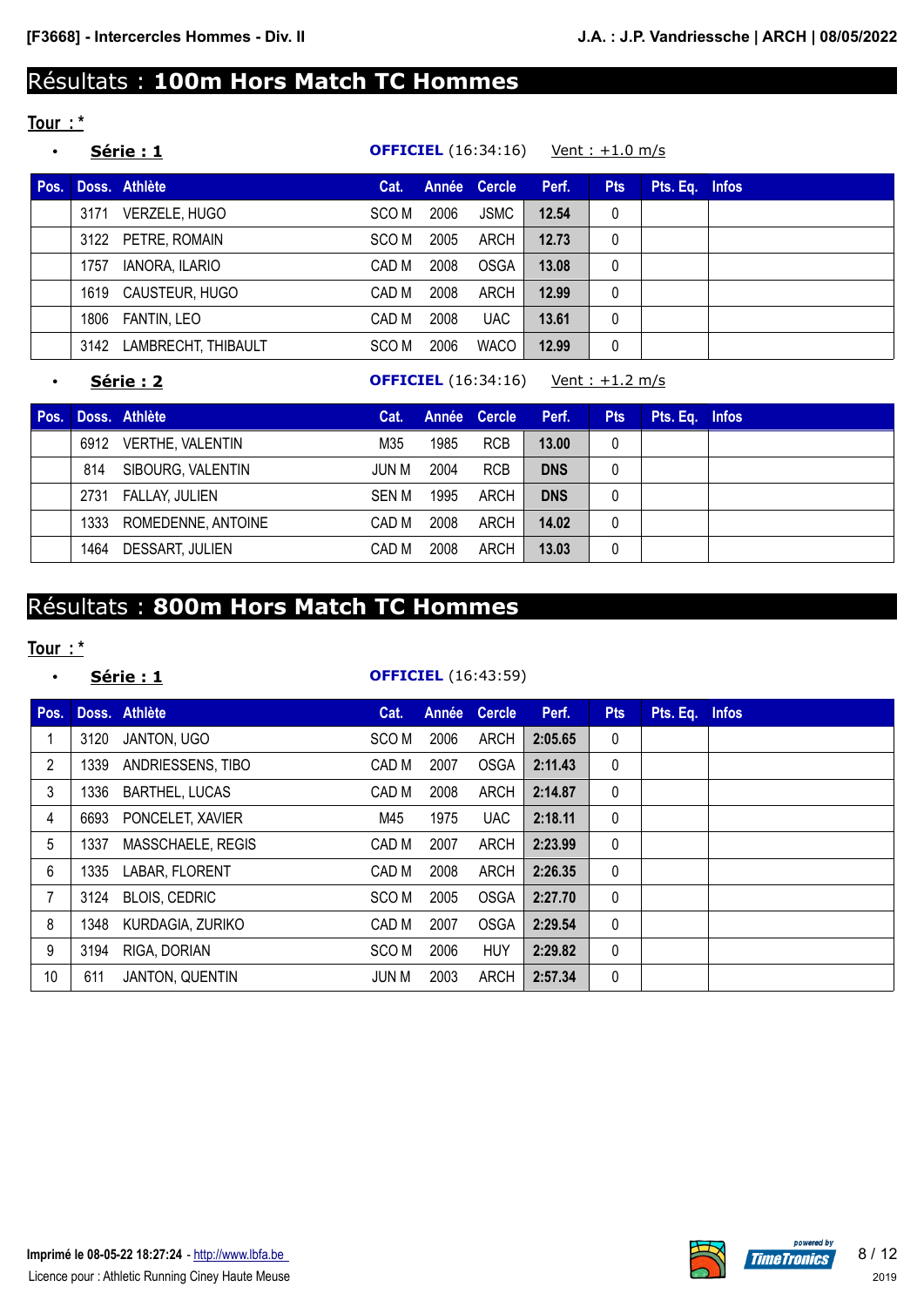# Résultats : **4x100m TC Hommes**

### **Tour : \***

• **Série : 1 OFFICIEL** (18:02:12)

| Pos.           | Doss. Athlète                                                                                          | Cat.                                               |                              | Année Cercle                                             | Perf.     | <b>Pts</b> | Pts. Eq. Infos |                                        |
|----------------|--------------------------------------------------------------------------------------------------------|----------------------------------------------------|------------------------------|----------------------------------------------------------|-----------|------------|----------------|----------------------------------------|
| 1              | H-OSGA                                                                                                 |                                                    |                              |                                                          | 44.83     | 0          | 15             |                                        |
|                | 1349 LAI, JULIEN<br>1532 QUENTIN, LORIS<br>655 GIRARD, AXEL<br>3365 DEBACKER, MAXIME                   | CAD M<br>CAD M<br>JUN M<br>SEN M                   | 2007<br>2008<br>2003<br>2001 | <b>OSGA</b><br><b>OSGA</b><br><b>OSGA</b><br><b>OSGA</b> |           |            |                |                                        |
| $\overline{2}$ | <b>B-ARCH</b>                                                                                          |                                                    |                              |                                                          | 45.66     | 0          | 9              |                                        |
|                | 659 COLLETTE, JUSTIN<br>3319 MUSAMPA ILUNGA, KEIAN<br>3495 TROUSSART, CEDRIC<br>613 MASSCHAELE, ARNAUD | JUN M<br>SCO <sub>M</sub><br>SEN M<br><b>JUN M</b> | 2003<br>2005<br>1997<br>2003 | ARCH<br><b>ARCH</b><br><b>ARCH</b><br>ARCH               |           |            |                |                                        |
| 3              | E - WACO                                                                                               |                                                    |                              |                                                          | 46.49     | 0          | 5              |                                        |
|                | 1794 DUCHESNE, JULIEN<br>3254 DELANNOY, LUCAS<br>1524 CRISTINO, MAORO<br>2813 HELLA, GUILLAUME         | CAD M<br>SCO <sub>M</sub><br>CAD M<br><b>SENM</b>  | 2007<br>2005<br>2007<br>1994 | <b>WACO</b><br><b>WACO</b><br><b>WACO</b><br><b>WACO</b> |           |            |                |                                        |
|                | C-UAC                                                                                                  |                                                    |                              |                                                          | <b>DQ</b> | $\Omega$   |                | R.170.7 Passage du<br>témoin hors zone |
|                | 6407 THONON, DENIS<br>3571 DRUGMAN, THOMAS<br>3331 VLASSAKOUDIS, YANNICK<br>766 TACK, ARNAUD           | M45<br><b>SENM</b><br><b>SENM</b><br><b>JUN M</b>  | 1976<br>2000<br>1998<br>2003 | <b>UAC</b><br><b>UAC</b><br><b>UAC</b><br><b>UAC</b>     |           |            |                |                                        |

## • **Série : 2 OFFICIEL** (18:02:12)

| Pos. |             | Doss. Athlète                                                                                         | Cat.                                                          |                              | Année Cercle                                             | Perf. | <b>Pts</b> | Pts. Eq. Infos |  |
|------|-------------|-------------------------------------------------------------------------------------------------------|---------------------------------------------------------------|------------------------------|----------------------------------------------------------|-------|------------|----------------|--|
|      |             | D-ACLO                                                                                                |                                                               |                              |                                                          | 44.59 | 0          | 18             |  |
|      | 3301<br>811 | PISERCHIA, PASCAL<br><b>SCARNIET, NICOLAS</b><br>3439 DESSILY, MAXIME<br>3149 COTTON, SIMON           | <b>SEN M</b><br><b>JUN M</b><br>SEN M<br><b>SENM</b>          | 1997<br>2004<br>1997<br>2001 | <b>ACLO</b><br><b>ACLO</b><br><b>ACLO</b><br><b>ACLO</b> |       |            |                |  |
| 2    |             | F-HUY                                                                                                 |                                                               |                              |                                                          | 44.88 | 0          | 13             |  |
|      |             | 3394 THIRION, EMILIEN<br>653 RIGA, AUDRIC<br>652 SAMPSON, YANNI<br>3294 GHRAIBI, RAYAN                | SCO <sub>M</sub><br><b>JUN M</b><br>JUN M<br>SCO <sub>M</sub> | 2006<br>2003<br>2004<br>2006 | HUY<br>HUY<br>HUY<br>HUY                                 |       |            |                |  |
| 3    |             | G-RCB                                                                                                 |                                                               |                              |                                                          | 45.16 | $\Omega$   | 11             |  |
|      |             | 3472 NGONGANG PATIO, BRICE ORELIEN<br>824 VOLCY, ILAN<br>814 SIBOURG, VALENTIN<br>3473 GIERCZAK, ADAM | <b>SENM</b><br>JUN M<br>JUN M<br><b>SENM</b>                  | 1991<br>2004<br>2004<br>2002 | <b>RCB</b><br><b>RCB</b><br><b>RCB</b><br><b>RCB</b>     |       |            |                |  |

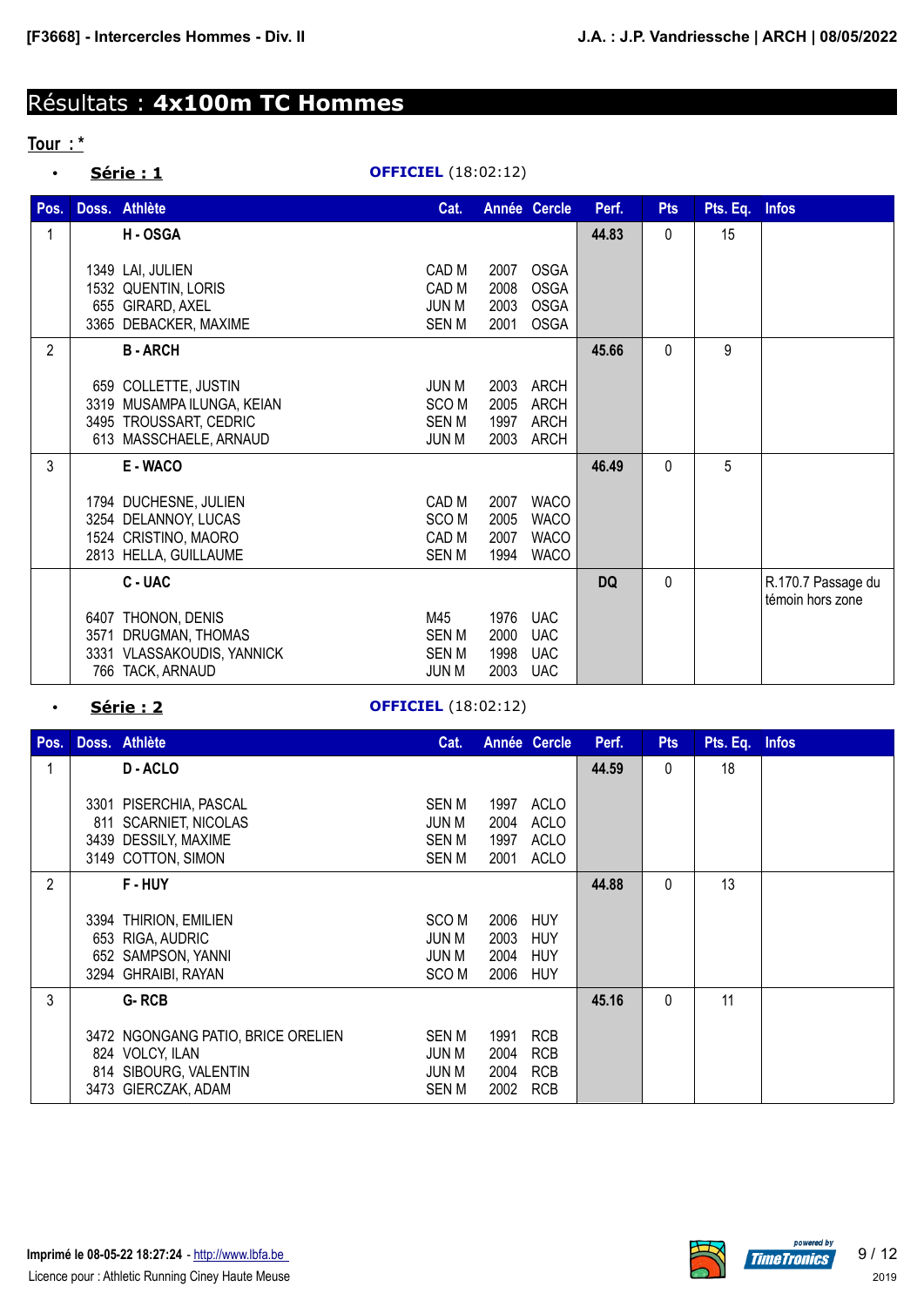| Pos. | Doss. Athlète                                                                                   | Cat.                                        |                              |                                                   | Année Cercle Perf. | <b>Pts</b> | Pts. Eq. Infos |  |
|------|-------------------------------------------------------------------------------------------------|---------------------------------------------|------------------------------|---------------------------------------------------|--------------------|------------|----------------|--|
|      | A-JSMC                                                                                          |                                             |                              |                                                   | 46.38              |            |                |  |
|      | 3294 POBLOME, OLIVIER<br>3652 VERFAILLIE, THEO<br>3249 LEBLANC, NICOLAS<br>3064 GUENE, NORADINE | SEN M<br>SEN M<br>SCO <sub>M</sub><br>SEN M | 1993<br>1998<br>2006<br>2001 | <b>JSMC</b><br><b>JSMC</b><br>JSMC<br><b>JSMC</b> |                    |            |                |  |

# Résultats : **4x400m TC Hommes**

# **Tour : \***

## • **Série : 1 OFFICIEL** (17:54:04)

| Pos.           | Doss. Athlète                                                                                       | Cat.                                                            |                              | Année Cercle                                             | Perf.   | <b>Pts</b> | Pts. Eq. | <b>Infos</b> |
|----------------|-----------------------------------------------------------------------------------------------------|-----------------------------------------------------------------|------------------------------|----------------------------------------------------------|---------|------------|----------|--------------|
| $\mathbf{1}$   | E - WACO                                                                                            |                                                                 |                              |                                                          | 3:29.22 | 0          | 11       |              |
|                | 2752 JACQUEMIN, JULIAN<br>3145 FROIDMONT, ANTONIN<br>2992 HUSTIN, VALERE<br>2993 QUERINJEAN, RUBEN  | <b>SEN M</b><br>SCO <sub>M</sub><br><b>SEN M</b><br><b>SENM</b> | 1999<br>2006<br>1993<br>2001 | <b>WACO</b><br><b>WACO</b><br><b>WACO</b><br><b>WACO</b> |         |            |          |              |
| $\overline{2}$ | <b>B-ARCH</b>                                                                                       |                                                                 |                              |                                                          | 3:29.99 | $\Omega$   | 9        |              |
|                | 3318 JORDENS, BRICE<br>2909 HOUTART, NICOLAS<br>2908 HOUTART, CYRIL<br>612 LABAR, CLEMENT           | SCO <sub>M</sub><br><b>SENM</b><br>SEN M<br><b>JUN M</b>        | 2006<br>2002<br>1998<br>2003 | ARCH<br><b>ARCH</b><br><b>ARCH</b><br>ARCH               |         |            |          |              |
| $\mathbf{3}$   | H-OSGA                                                                                              |                                                                 |                              |                                                          | 3:33.63 | 0          | 5        |              |
|                | 894 TAGHRET, BADR<br>697 DERAMAIX, KENZO<br>622 HECQUET, LILIAN<br>2743 WILLOCQ, FLORIAN            | JUN M<br><b>JUN M</b><br><b>JUN M</b><br><b>SENM</b>            | 2003<br>2004<br>2003<br>1999 | <b>OSGA</b><br><b>OSGA</b><br><b>OSGA</b><br><b>OSGA</b> |         |            |          |              |
| 4              | C - UAC                                                                                             |                                                                 |                              |                                                          | 3:36.53 | 0          | 3        |              |
|                | 3436 VANDIEST, JONAS<br>3246 GOBERT, WILLIAM<br>899 DI GIANNANTONIO, ILARIO<br>6773 BLANDINI, JOSUE | <b>SENM</b><br><b>SEN M</b><br><b>JUN M</b><br>M35              | 2000<br>1994<br>2003<br>1986 | <b>UAC</b><br><b>UAC</b><br><b>UAC</b><br><b>UAC</b>     |         |            |          |              |

## • **Série : 2 OFFICIEL** (17:54:04)

| Pos. | Doss, Athlète                                                                               | Cat.                                                     |                                  | Année Cercle                    | Perf.   | <b>Pts</b> | Pts. Eq. Infos |  |
|------|---------------------------------------------------------------------------------------------|----------------------------------------------------------|----------------------------------|---------------------------------|---------|------------|----------------|--|
|      | G - RCB                                                                                     |                                                          |                                  |                                 | 3:27.86 | 0          | 18             |  |
|      | 3493 SCHEERE, THEODORE<br>3494 MALKIC, PIERRE<br>1802 COSTA, SIMON<br>3142 CARPENITO, PAOLO | SCO M<br>SCO <sub>M</sub><br>CAD M<br>SEN M              | 2005<br>2005<br>2007<br>1999 RCB | RCB<br><b>RCB</b><br><b>RCB</b> |         |            |                |  |
| 2    | <b>F-HUY</b>                                                                                |                                                          |                                  |                                 | 3:27.91 | $\Omega$   | 15             |  |
|      | 3191 PIROTTE, CLEMENT<br>2865 RIGA, HADRIEN<br>628 DUYSINX, TOM<br>650 ESPAGNET, MATHIS     | SCO <sub>M</sub><br><b>SENM</b><br><b>JUN M</b><br>JUN M | 2005<br>2000<br>2004<br>2003     | HUY<br><b>HUY</b><br>HUY<br>HUY |         |            |                |  |

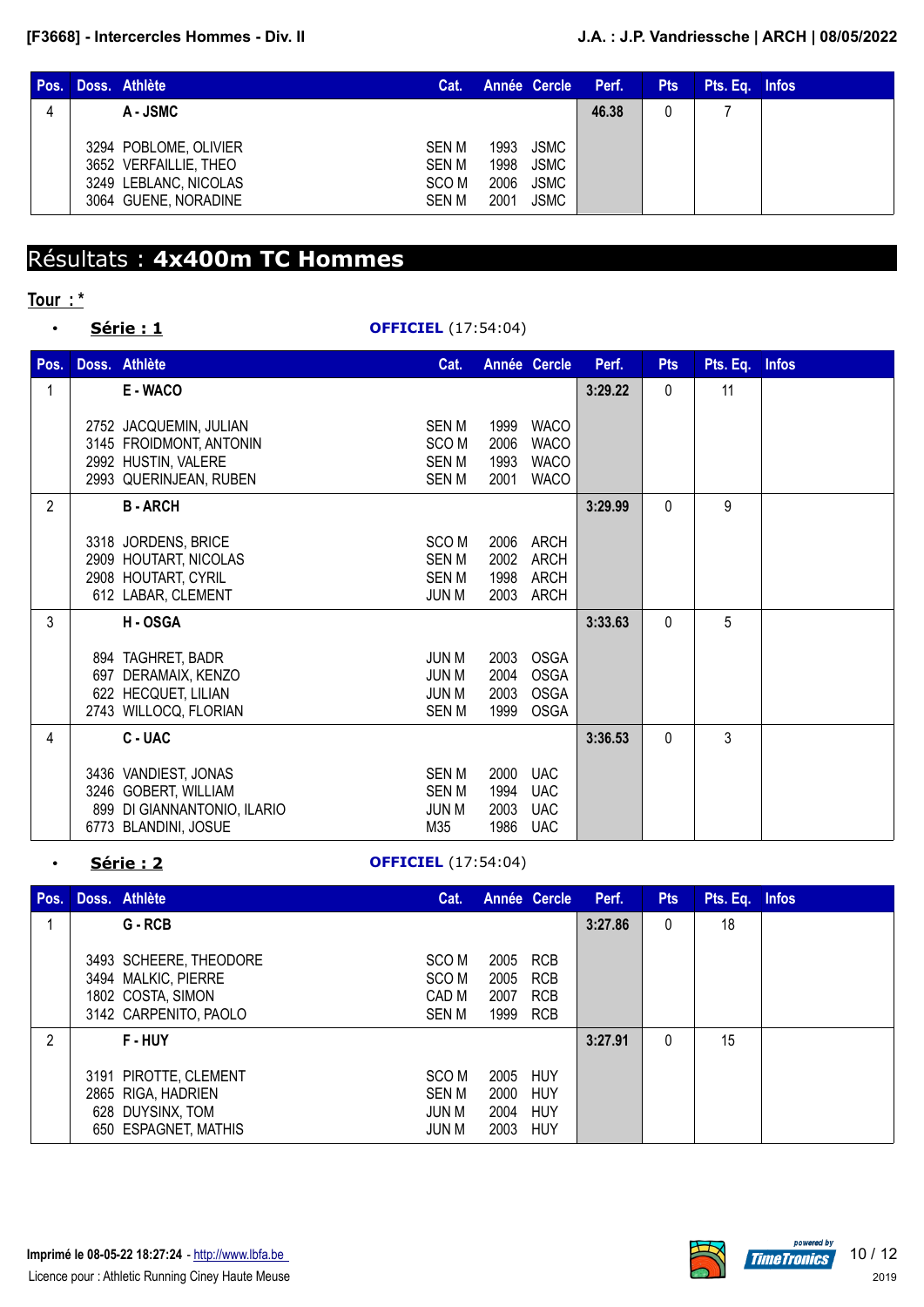| Pos. | Doss. Athlète                                                                                  | Cat.                                                        |                              | Année Cercle                                      | Perf.   | <b>Pts</b> | Pts. Eq. Infos |  |
|------|------------------------------------------------------------------------------------------------|-------------------------------------------------------------|------------------------------|---------------------------------------------------|---------|------------|----------------|--|
| 3    | A - JSMC                                                                                       |                                                             |                              |                                                   | 3:28.16 | 0          | 13             |  |
|      | 657 TURPYN, EDGARD<br>3469 POBLOME, ROMAIN<br>3107 LECLERCQ, CLEMENT<br>3449 VANDOOREN, GATIEN | JUN M<br>SEN M<br>SCO M<br>SCO M                            | 2004<br>1998<br>2005<br>2005 | <b>JSMC</b><br><b>JSMC</b><br><b>JSMC</b><br>JSMC |         |            |                |  |
| 4    | D-ACLO                                                                                         |                                                             |                              |                                                   | 3:32.37 | 0          | 7              |  |
|      | 3487 KEITA, SAMBOU<br>3532 ZGAJEWSKI, EMILIEN<br>775 DEMARET, LUCAS<br>3440 ZGAJEWSKI, MEDERIC | <b>SEN M</b><br><b>SEN M</b><br><b>JUN M</b><br><b>SENM</b> | 1996<br>2002<br>2003<br>1999 | ACLO<br>ACLO<br>ACLO<br>ACLO                      |         |            |                |  |

| Classement |           | 2     | 3      | 4        | 5        | 6      |          | 8       |
|------------|-----------|-------|--------|----------|----------|--------|----------|---------|
| Equipe ou  |           |       |        |          |          |        |          |         |
| Cercle     | $G - RCB$ | F-HUY | D-ACLO | A - JSMC | H - OSGA | B-ARCH | E - WACO | C - UAC |
| 110mH      | 24        | 31    | 14     | 12       | 27       | 14     | 9        | 5       |
| Hauteur    | 23        | 24    | 26     | 18       | 21.5     | 8      | 6        | 10.5    |
| Javelot    | 32        | 17    | 25     | 12       | 17       | 16     |          | 14      |
| Poids      | 29        | 26    | 23     | 17       | 11       | 12     | 3        | 16      |
| 800m       | 4         | 19    | 15     | 17       | 26       | 23     | 22       | 11      |
| 400m       | 13        | 9     | 27     | 18       | 22       | 18     | 17       | 13      |
| 100m       | 27        | 19    | 22     | 19       | 10       | 11     | 16       | 13      |
| Longueur   | 15        | 28    | 15     | 28       | 24       | 13     | 5        | 9       |
| Disque     | 29        | 21    | 27     | 11       | 10       | 12     | ר        | 24      |
| 1500m      | 19        | 22    | 15     | 14       | 7        | 29     | 28       | 3       |
| 200m       | 29        | 11    | 22     | 19       | 15       | 19     | 10       | 11      |
| 5000m      | 25        | 13    | 4      | 21       | 6        | 23     | 32       | 13      |
| 4x100m     | 11        | 13    | 18     | 7        | 15       | 9      | 5        |         |
| 4x400m     | 18        | 15    |        | 13       | 5        | 9      |          |         |